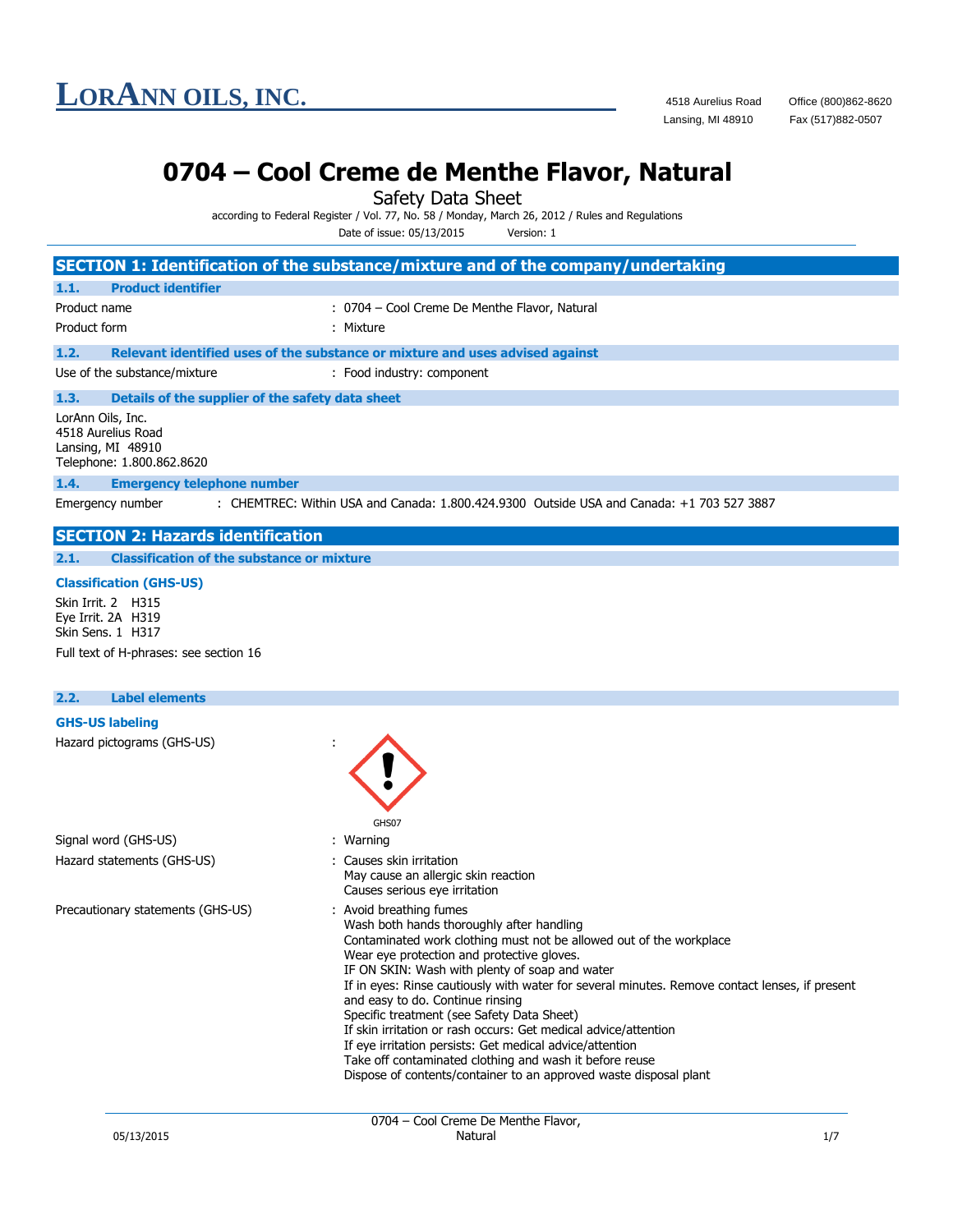#### **2.3. Other hazards**

No additional information available

**2.4. Unknown acute toxicity (GHS-US)**

Not applicable

### **SECTION 3: Composition/information on ingredients**

**3.1. Substance**

### Not applicable

| 3.2.<br>Mixture                   |               |                                                                  |
|-----------------------------------|---------------|------------------------------------------------------------------|
| <b>Name</b>                       | $\frac{0}{0}$ | <b>Classification (GHS-US)</b>                                   |
| Proprietary Flavor Ingredient - 1 | 44 - 53       | Skin Irrit. 2, H315<br>Eye Irrit. 2A, H319<br>Skin Sens. 1, H317 |

**\***The specific chemical identities of the ingredients in this mixture, as well as, exact concentrations of any hazardous ingredients stated above, are considered trade secrets. This information is withheld in accordance with the provisions of 1910.1200 of the Code of Federal Regulations.

Full text of H-phrases: see section 16

| <b>SECTION 4: First aid measures</b>                                |                                                                                                                                                                                                                              |
|---------------------------------------------------------------------|------------------------------------------------------------------------------------------------------------------------------------------------------------------------------------------------------------------------------|
| <b>Description of first aid measures</b><br>4.1.                    |                                                                                                                                                                                                                              |
| First-aid measures general                                          | : Never give anything by mouth to an unconscious person. If you feel unwell, seek medical<br>advice (show the label where possible).                                                                                         |
| First-aid measures after inhalation                                 | : Allow victim to breathe fresh air. Allow the victim to rest.                                                                                                                                                               |
| First-aid measures after skin contact                               | : Wash with plenty of soap and water. Wash contaminated clothing before reuse. If skin<br>irritation occurs: Get medical advice/attention. Specific treatment (see Safety Data Sheet). If<br>skin irritation or rash occurs: |
| First-aid measures after eye contact                                | : Rinse cautiously with water for several minutes. Remove contact lenses, if present and easy to<br>do. Continue rinsing. If eye irritation persists: Get medical advice/attention.                                          |
| First-aid measures after ingestion                                  | : Rinse mouth. Do NOT induce vomiting. Obtain emergency medical attention.                                                                                                                                                   |
| Most important symptoms and effects, both acute and delayed<br>4.2. |                                                                                                                                                                                                                              |
| Symptoms/injuries after inhalation                                  | : May cause an allergic skin reaction.                                                                                                                                                                                       |
| Symptoms/injuries after skin contact                                | : Causes skin irritation.                                                                                                                                                                                                    |
| Symptoms/injuries after eye contact                                 | : Causes serious eye irritation.                                                                                                                                                                                             |
| 4.3.                                                                | Indication of any immediate medical attention and special treatment needed                                                                                                                                                   |
| No additional information available                                 |                                                                                                                                                                                                                              |
| <b>SECTION 5: Firefighting measures</b>                             |                                                                                                                                                                                                                              |
| 5.1.<br><b>Extinguishing media</b>                                  |                                                                                                                                                                                                                              |
| Suitable extinguishing media                                        | : Foam. Dry powder. Carbon dioxide. Water spray. Sand.                                                                                                                                                                       |
| Unsuitable extinguishing media                                      | : Do not use a heavy water stream.                                                                                                                                                                                           |
| 5.2.<br>Special hazards arising from the substance or mixture       |                                                                                                                                                                                                                              |
| No additional information available                                 |                                                                                                                                                                                                                              |
| 5.3.<br><b>Advice for firefighters</b>                              |                                                                                                                                                                                                                              |
| Firefighting instructions                                           | : Use water spray or fog for cooling exposed containers. Exercise caution when fighting any<br>chemical fire. Prevent fire-fighting water from entering environment.                                                         |
| Protection during firefighting                                      | : Do not enter fire area without proper protective equipment, including respiratory protection.                                                                                                                              |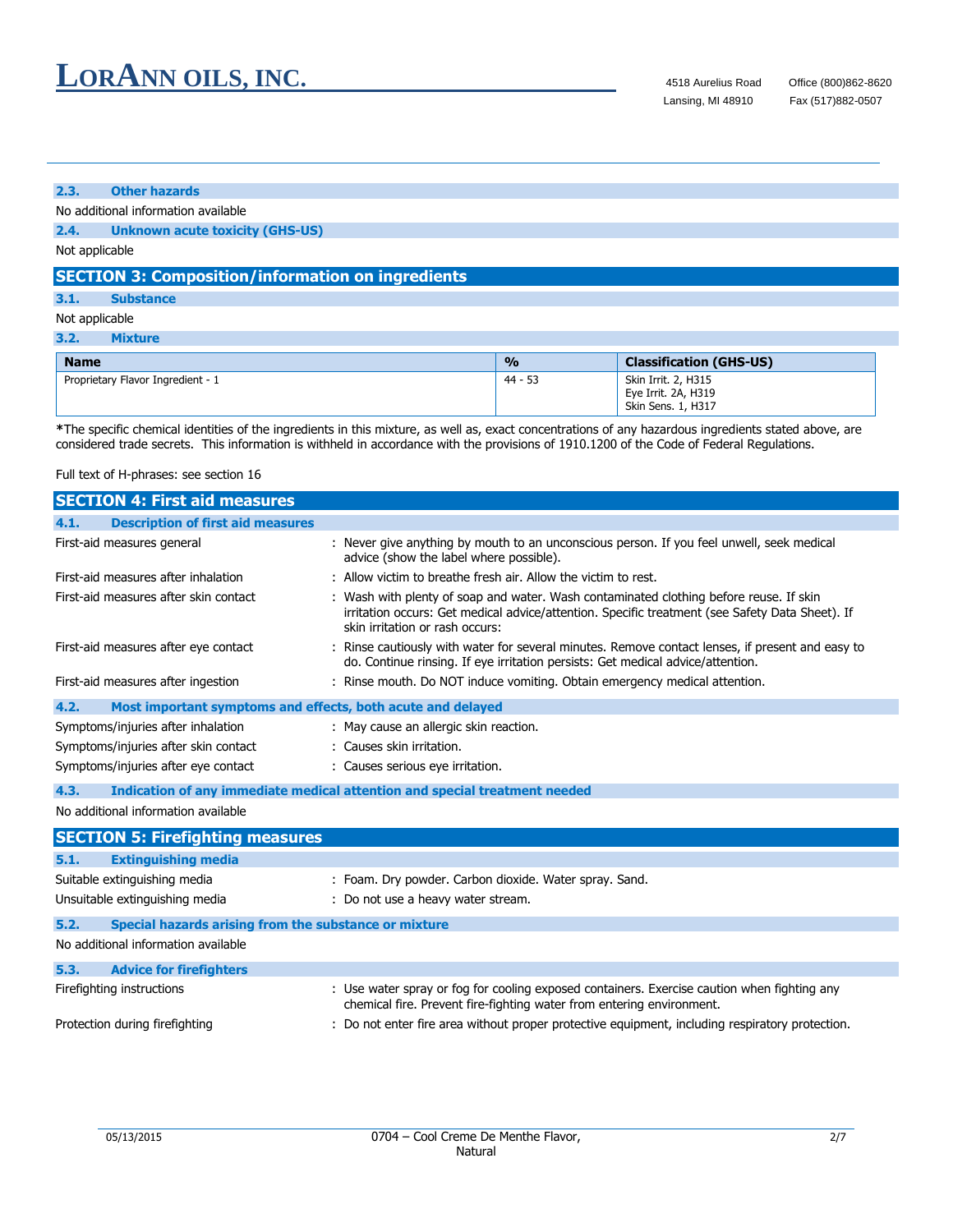|        | <b>SECTION 6: Accidental release measures</b>                       |                                                                                                                                                                                                                              |
|--------|---------------------------------------------------------------------|------------------------------------------------------------------------------------------------------------------------------------------------------------------------------------------------------------------------------|
| 6.1.   |                                                                     | Personal precautions, protective equipment and emergency procedures                                                                                                                                                          |
| 6.1.1. | For non-emergency personnel<br>Emergency procedures                 | : Evacuate unnecessary personnel.                                                                                                                                                                                            |
| 6.1.2. | For emergency responders                                            |                                                                                                                                                                                                                              |
|        | Protective equipment                                                | : Equip cleanup crew with proper protection.                                                                                                                                                                                 |
|        | <b>Emergency procedures</b>                                         | : Ventilate area.                                                                                                                                                                                                            |
| 6.2.   | <b>Environmental precautions</b>                                    |                                                                                                                                                                                                                              |
|        |                                                                     | Prevent entry to sewers and public waters. Notify authorities if liquid enters sewers or public waters.                                                                                                                      |
| 6.3.   | Methods and material for containment and cleaning up                |                                                                                                                                                                                                                              |
|        | Methods for cleaning up                                             | : Soak up spills with inert solids, such as clay or diatomaceous earth as soon as possible. Collect<br>spillage. Store away from other materials.                                                                            |
| 6.4.   | <b>Reference to other sections</b>                                  |                                                                                                                                                                                                                              |
|        | See Heading 8. Exposure controls and personal protection.           |                                                                                                                                                                                                                              |
|        | <b>SECTION 7: Handling and storage</b>                              |                                                                                                                                                                                                                              |
| 7.1.   | <b>Precautions for safe handling</b>                                |                                                                                                                                                                                                                              |
|        | Precautions for safe handling                                       | : Wash hands and other exposed areas with mild soap and water before eating, drinking or<br>smoking and when leaving work. Provide good ventilation in process area to prevent formation<br>of vapor. Avoid breathing fumes. |
|        | Hygiene measures                                                    | : Wash both hands thoroughly after handling. Contaminated work clothing should not be allowed<br>out of the workplace. Wash contaminated clothing before reuse.                                                              |
| 7.2.   | <b>Conditions for safe storage, including any incompatibilities</b> |                                                                                                                                                                                                                              |
|        | Storage conditions                                                  | : Keep only in the original container in a cool, well ventilated place away from : Keep container<br>closed when not in use.                                                                                                 |
|        | Incompatible products                                               | : Strong bases. Strong acids.                                                                                                                                                                                                |
|        | Incompatible materials                                              | : Sources of ignition. Direct sunlight.                                                                                                                                                                                      |

**7.3. Specific end use(s)**

No additional information available

|                                          | <b>SECTION 8: Exposure controls/personal protection</b> |                |  |  |
|------------------------------------------|---------------------------------------------------------|----------------|--|--|
| 8.1.                                     | <b>Control parameters</b>                               |                |  |  |
|                                          | 0704 - Cool Creme De Menthe Flavor, Natural             |                |  |  |
| ACGIH                                    |                                                         | Not applicable |  |  |
| <b>OSHA</b>                              |                                                         | Not applicable |  |  |
| <b>Proprietary Flavor Ingredient - 1</b> |                                                         |                |  |  |
| ACGIH                                    |                                                         | Not applicable |  |  |
| <b>OSHA</b>                              |                                                         | Not applicable |  |  |

| 8.2.<br><b>Exposure controls</b> |                                                                 |
|----------------------------------|-----------------------------------------------------------------|
| Personal protective equipment    | : Avoid all unnecessary exposure.                               |
| Hand protection                  | : Wear eye protection and protective gloves. protective gloves. |
| Eye protection                   | : Chemical goggles or safety glasses.                           |
| Skin and body protection         | : Wear suitable protective clothing.                            |
| Respiratory protection           | : Wear appropriate mask.                                        |
| Other information                | : Do not eat, drink or smoke during use.                        |
|                                  |                                                                 |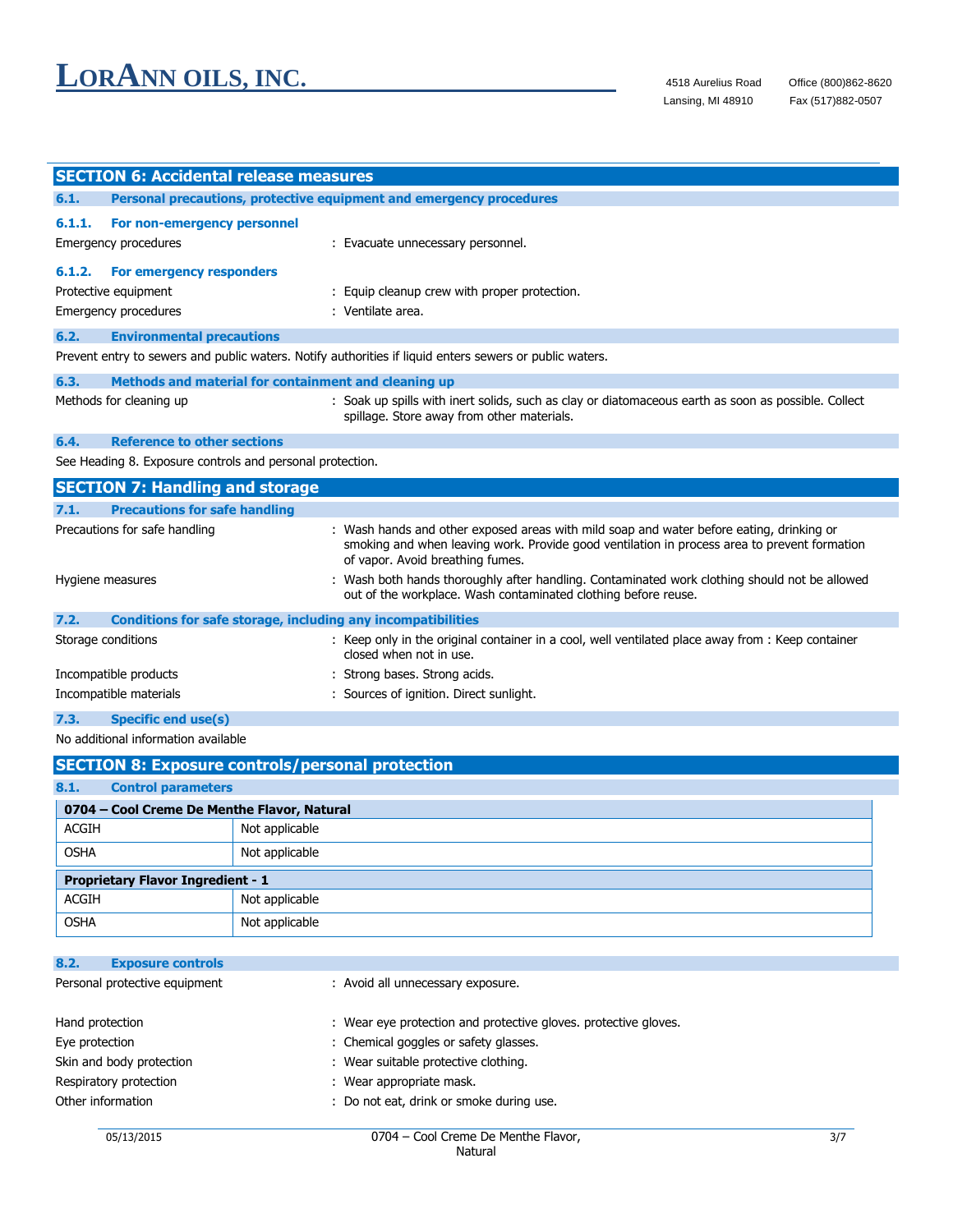Fax (517)882-0507

| <b>SECTION 9: Physical and chemical properties</b>                   |                                |  |  |  |
|----------------------------------------------------------------------|--------------------------------|--|--|--|
| 9.1.<br><b>Information on basic physical and chemical properties</b> |                                |  |  |  |
| Physical state                                                       | : Liquid                       |  |  |  |
| Color                                                                | : Refer to specification sheet |  |  |  |
| Odor                                                                 | characteristic                 |  |  |  |
| Odor threshold                                                       | No data available              |  |  |  |
| рH                                                                   | : No data available            |  |  |  |
| Relative evaporation rate (butyl acetate=1)                          | : No data available            |  |  |  |
| Melting point                                                        | No data available              |  |  |  |
| Freezing point                                                       | : No data available            |  |  |  |
| Boiling point                                                        | No data available              |  |  |  |
| Flash point                                                          | $: > 200$ °F                   |  |  |  |
| Auto-ignition temperature                                            | : No data available            |  |  |  |
| Decomposition temperature                                            | No data available              |  |  |  |
| Flammability (solid, gas)                                            | No data available              |  |  |  |
| Vapor pressure                                                       | No data available              |  |  |  |
| Relative vapor density at 20 °C                                      | : No data available            |  |  |  |
| Relative density                                                     | : No data available            |  |  |  |
| Specific gravity / density                                           | : 0.917                        |  |  |  |
| Solubility                                                           | Soluble in oil.<br>Water: NO   |  |  |  |
| Log Pow                                                              | No data available              |  |  |  |
| Log Kow                                                              | No data available              |  |  |  |
| Viscosity, kinematic                                                 | No data available              |  |  |  |
| Viscosity, dynamic                                                   | No data available              |  |  |  |
| <b>Explosive properties</b>                                          | No data available              |  |  |  |
| Oxidizing properties                                                 | No data available              |  |  |  |
| <b>Explosive limits</b>                                              | : No data available            |  |  |  |
| <b>Other information</b><br>9.2.                                     |                                |  |  |  |
| No additional information available                                  |                                |  |  |  |
| <b>SECTION 10: Stability and reactivity</b>                          |                                |  |  |  |
| <b>Reactivity</b><br>10.1.                                           |                                |  |  |  |
| No additional information available                                  |                                |  |  |  |
| <b>Chemical stability</b><br>10.2.                                   |                                |  |  |  |
| Not established.                                                     |                                |  |  |  |
| <b>Possibility of hazardous reactions</b><br>10.3.                   |                                |  |  |  |
| Not established.                                                     |                                |  |  |  |
| <b>Conditions to avoid</b><br>10.4.                                  |                                |  |  |  |
| Direct sunlight. Extremely high or low temperatures.                 |                                |  |  |  |
| <b>Incompatible materials</b><br>10.5.                               |                                |  |  |  |
| Strong acids. Strong bases.                                          |                                |  |  |  |

### **10.6. Hazardous decomposition products**

fume. Carbon monoxide. Carbon dioxide.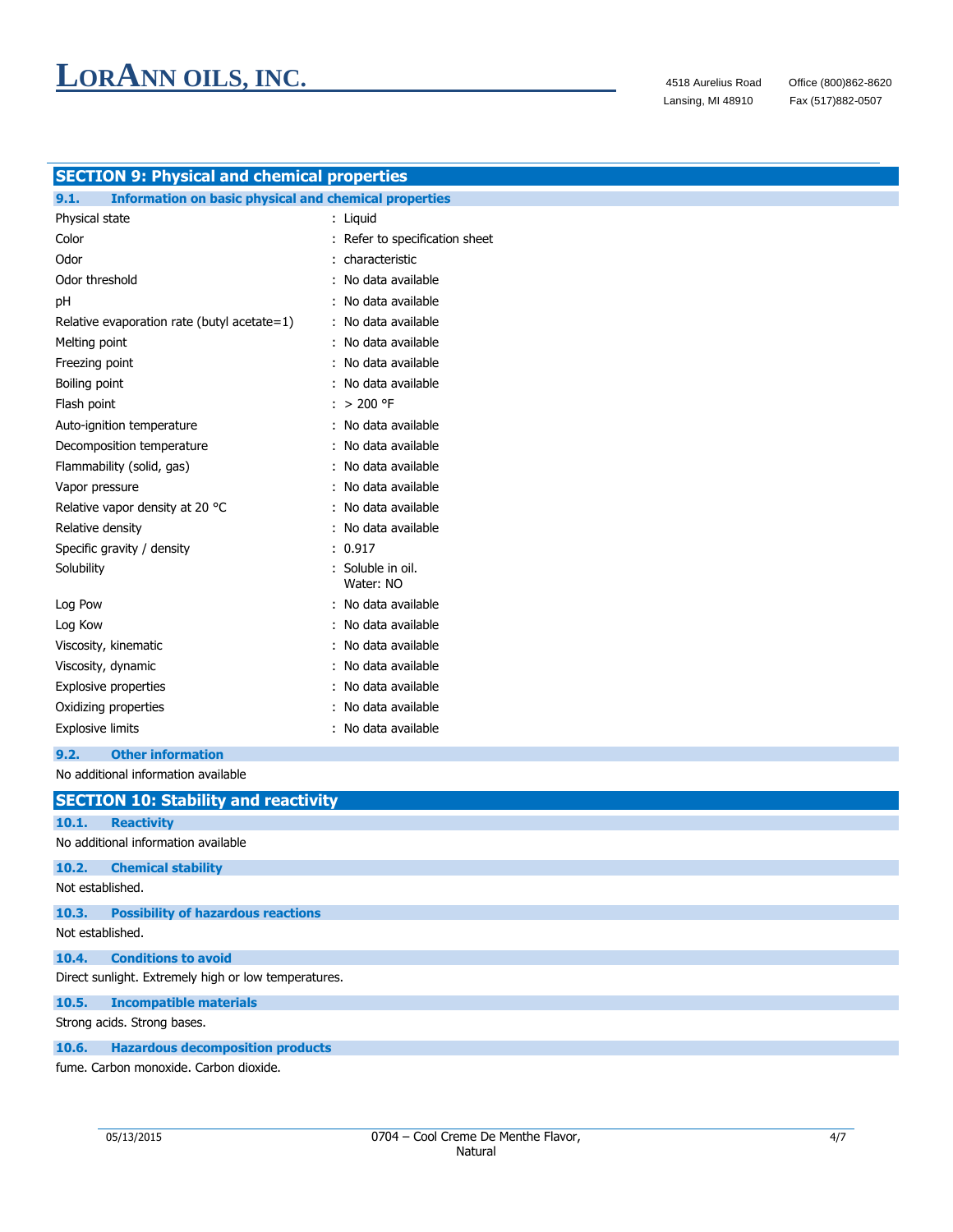## **SECTION 11: Toxicological information**

| <b>Information on toxicological effects</b> |
|---------------------------------------------|
|---------------------------------------------|

| Acute toxicity                                         | : Not classified                                                    |
|--------------------------------------------------------|---------------------------------------------------------------------|
| Skin corrosion/irritation                              | : Causes skin irritation.                                           |
| Serious eye damage/irritation                          | : Causes serious eye irritation.                                    |
| Respiratory or skin sensitization                      | : May cause an allergic skin reaction.                              |
| Germ cell mutagenicity                                 | : Not classified                                                    |
| Carcinogenicity                                        | : Not classified                                                    |
| Reproductive toxicity                                  | : Not classified                                                    |
| Specific target organ toxicity (single exposure)       | : Not classified                                                    |
| Specific target organ toxicity (repeated<br>exposure)  | : Not classified                                                    |
| Aspiration hazard                                      | : Not classified                                                    |
| Potential Adverse human health effects and<br>symptoms | : Based on available data, the classification criteria are not met. |
| Symptoms/injuries after inhalation                     | : May cause an allergic skin reaction.                              |
| Symptoms/injuries after skin contact                   | : Causes skin irritation.                                           |
| Symptoms/injuries after eye contact                    | : Causes serious eye irritation.                                    |

## **SECTION 12: Ecological information**

### **12.1. Toxicity**

### No additional information available

| 0704 – Cool Creme De Menthe Flavor, Natural |  |  |  |
|---------------------------------------------|--|--|--|
| Not established.                            |  |  |  |
|                                             |  |  |  |
| 0704 - Cool Creme De Menthe Flavor, Natural |  |  |  |
| Not established.                            |  |  |  |
|                                             |  |  |  |

### **12.4. Mobility in soil**

No additional information available

| <b>SECTION 13: Disposal considerations</b> |                                                      |  |
|--------------------------------------------|------------------------------------------------------|--|
| Other information                          | : Avoid release to the environment.                  |  |
| Effect on the global warming               | : No known ecological damage caused by this product. |  |
| Effect on ozone layer                      |                                                      |  |
| <b>Other adverse effects</b><br>12.5.      |                                                      |  |
|                                            |                                                      |  |

| 13.1.<br>Waste treatment methods |                                                                                                                                                 |
|----------------------------------|-------------------------------------------------------------------------------------------------------------------------------------------------|
| Waste disposal recommendations   | : Dispose in a safe manner in accordance with local/national regulations. Dispose of<br>contents/container to an approved waste disposal plant. |
| Ecology - waste materials        | : Avoid release to the environment.                                                                                                             |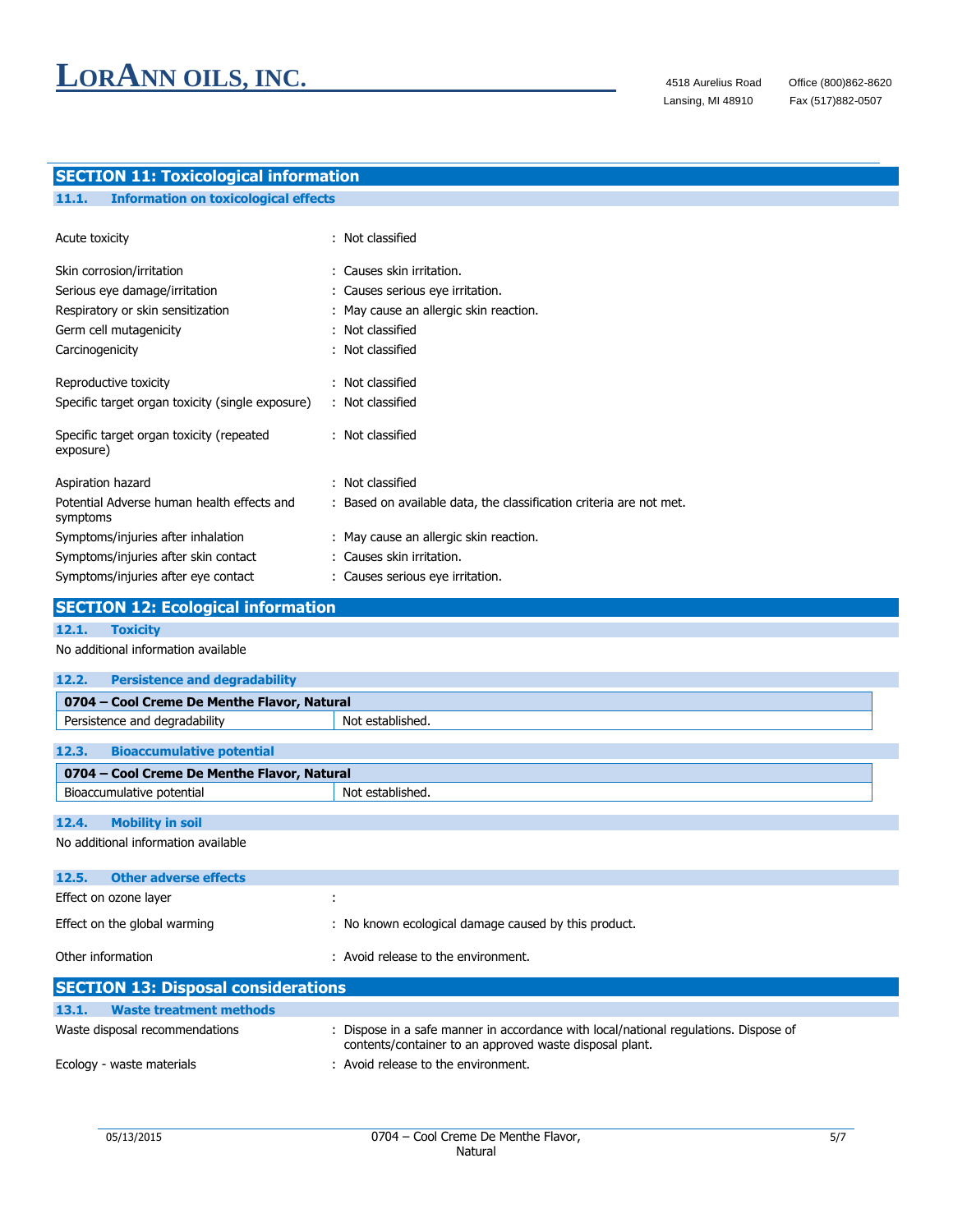Fax (517)882-0507

| <b>SECTION 14: Transport information</b>                                  |                                                                            |  |  |
|---------------------------------------------------------------------------|----------------------------------------------------------------------------|--|--|
| In accordance with DOT                                                    |                                                                            |  |  |
| Not regulated for transport                                               |                                                                            |  |  |
| <b>Additional information</b>                                             |                                                                            |  |  |
| Other information                                                         | : No supplementary information available.                                  |  |  |
|                                                                           |                                                                            |  |  |
| <b>ADR</b>                                                                |                                                                            |  |  |
| No additional information available                                       |                                                                            |  |  |
| <b>Transport by sea</b>                                                   |                                                                            |  |  |
| No additional information available                                       |                                                                            |  |  |
| <b>Air transport</b>                                                      |                                                                            |  |  |
| No additional information available                                       |                                                                            |  |  |
| <b>SECTION 15: Regulatory information</b>                                 |                                                                            |  |  |
| <b>15.1. US Federal regulations</b>                                       |                                                                            |  |  |
| <b>Proprietary Flavor Ingredient - 1</b>                                  |                                                                            |  |  |
| Listed on the United States TSCA (Toxic Substances Control Act) inventory |                                                                            |  |  |
| <b>Proprietary Flavor Ingredient - 167</b>                                |                                                                            |  |  |
| Listed on the United States TSCA (Toxic Substances Control Act) inventory |                                                                            |  |  |
| <b>15.2. International regulations</b>                                    |                                                                            |  |  |
| <b>CANADA</b>                                                             |                                                                            |  |  |
| No additional information available                                       |                                                                            |  |  |
|                                                                           |                                                                            |  |  |
| <b>EU-Regulations</b><br>No additional information available              |                                                                            |  |  |
|                                                                           |                                                                            |  |  |
| <b>Classification according to Regulation (EC) No. 1272/2008 [CLP]</b>    |                                                                            |  |  |
| Not classified                                                            | Classification according to Directive 67/548/EEC [DSD] or 1999/45/EC [DPD] |  |  |
| 15.2.2. National regulations                                              |                                                                            |  |  |
|                                                                           |                                                                            |  |  |
| 15.3. US State regulations                                                |                                                                            |  |  |
|                                                                           |                                                                            |  |  |
|                                                                           |                                                                            |  |  |
|                                                                           |                                                                            |  |  |

| <b>SECTION 16: Other information</b> |                                                                                                                                                                                                                                                                                                                                                                                                                                                                                                                                                                                                                                                                                                                                                                                       |
|--------------------------------------|---------------------------------------------------------------------------------------------------------------------------------------------------------------------------------------------------------------------------------------------------------------------------------------------------------------------------------------------------------------------------------------------------------------------------------------------------------------------------------------------------------------------------------------------------------------------------------------------------------------------------------------------------------------------------------------------------------------------------------------------------------------------------------------|
| Other information                    | : DISCLAIMER OF LIABILITY The information in this SDS was obtained from sources which we<br>believe are reliable. However, the information is provided without any warranty, express or<br>implied, regarding its correctness. The conditions or methods of handling, storage, use or<br>disposal of the product are beyond our control and may be beyond our knowledge. For this and<br>other reasons, we do not assume responsibility and expressly disclaim liability for loss, damage<br>or expense arising out of or in any way connected with the handling, storage, use or disposal<br>of the product. This SDS was prepared and is to be used only for this product. If the product is<br>used as a component in another product, this SDS information may not be applicable. |